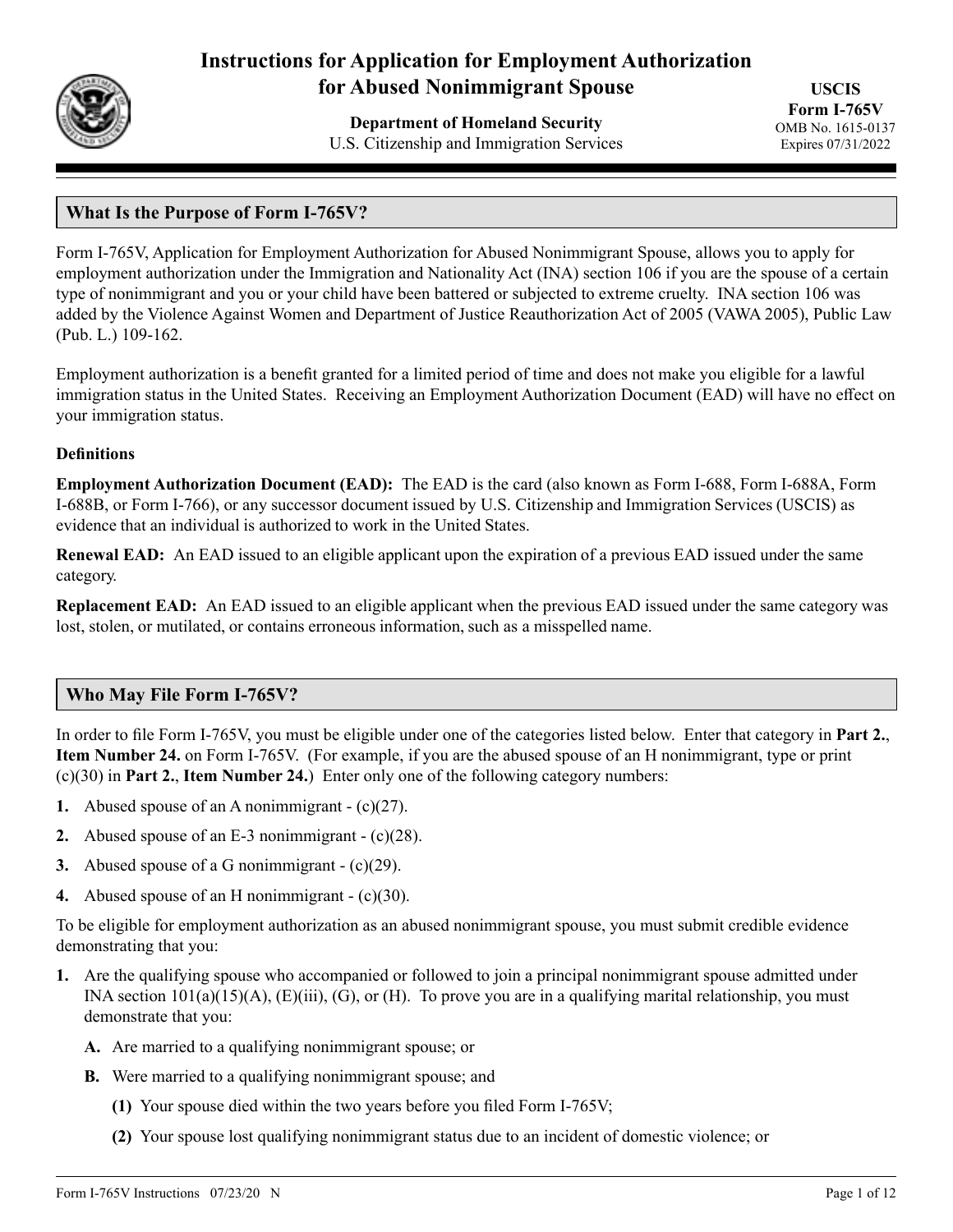- **(3)** Your marriage was terminated within the two years before you filed Form I-765V and there is a connection between the termination of the marriage and the battery or extreme cruelty perpetrated by your former spouse;
- **2.** Were last admitted to the United States as a nonimmigrant under INA section  $101(a)(15)(A)$ ,  $(E)(iii)$ ,  $(G)$ , or  $(H)$ ;
- **3.** Were battered or subjected to extreme cruelty (or your child was battered or subjected to extreme cruelty) by your nonimmigrant spouse during the marriage and after being admitted as a nonimmigrant under INA section  $101(a)(15)$  $(A)$ ,  $(E)(iii)$ ,  $(G)$ , or  $(H)$ ; and
- **4.** Currently reside in the United States.

**NOTE:** If you remarry before USCIS adjudicates your Form I-765V, USCIS will deny your application.

# **General Instructions**

USCIS provides forms free of charge through the USCIS website. In order to view, print, or fill out our forms, you should use the latest version of Adobe Reader, which you can download for free at **<http://get.adobe.com/reader/>**. If you do not have Internet access, you may call the USCIS National Customer Service Center at **1-800-375-5283** and ask that we mail a form to you. For TTY (deaf or hard of hearing) call: **1-800-767-1833**.

**Signature.** Each application must be properly signed and filed. For all signatures on this application, USCIS will not accept a stamped or typewritten name in place of a signature. If you are under 14 years of age, your parent or legal guardian may sign the application on your behalf. A legal guardian may also sign for a mentally incompetent person.

**Validity of Signatures.** USCIS will consider a photocopied, faxed, or scanned copy of the original, handwritten signature valid for filing purposes. The photocopy, fax, or scan must be of the original document containing the handwritten, ink signature.

**Filing Fee.** There is no filing fee or biometric services fee for Form I-765V. (See the **What Is the Filing Fee** section of these Instructions.)

**Evidence.** At the time of filing, you must submit all evidence and supporting documentation listed in the **What Evidence Must You Submit** and/or **Specific Instructions** sections of these Instructions.

**Biometric Services Appointment.** USCIS may require that you appear for an interview or provide biometrics (for example, fingerprints, photograph, and/or signature) at any time to verify your identity, obtain additional information, and conduct background and security checks, including a check of criminal history records maintained by the Federal Bureau of Investigation (FBI), before making a decision on your application or petition. After USCIS receives your application and ensures it is complete, we will inform you in writing if you need to attend a biometric services appointment. If an appointment is necessary, the notice will provide you the location of your local or designated USCIS Application Support Center (ASC) and the date and time of your appointment or, if you are currently overseas, instruct you to contact a U.S. Embassy, U.S. Consulate, or USCIS office outside the United States to set up an appointment.

If you are required to provide biometrics, at your appointment you must sign an oath reaffirming that:

- **1.** You provided or authorized all information in the application;
- **2.** You reviewed and understood all of the information contained in, and submitted with, your application; and
- **3.** All of this information was complete, true, and correct at the time of filing.

If you fail to attend your biometric services appointment, USCIS may deny your application.

**Copies.** You should submit legible photocopies of documents requested, unless the Instructions specifically state that you must submit an original document. USCIS may request an original document at the time of filing or at any time during processing of an application or petition. If USCIS requests an original document from you, it will be returned to you after USCIS determines it no longer needs your original.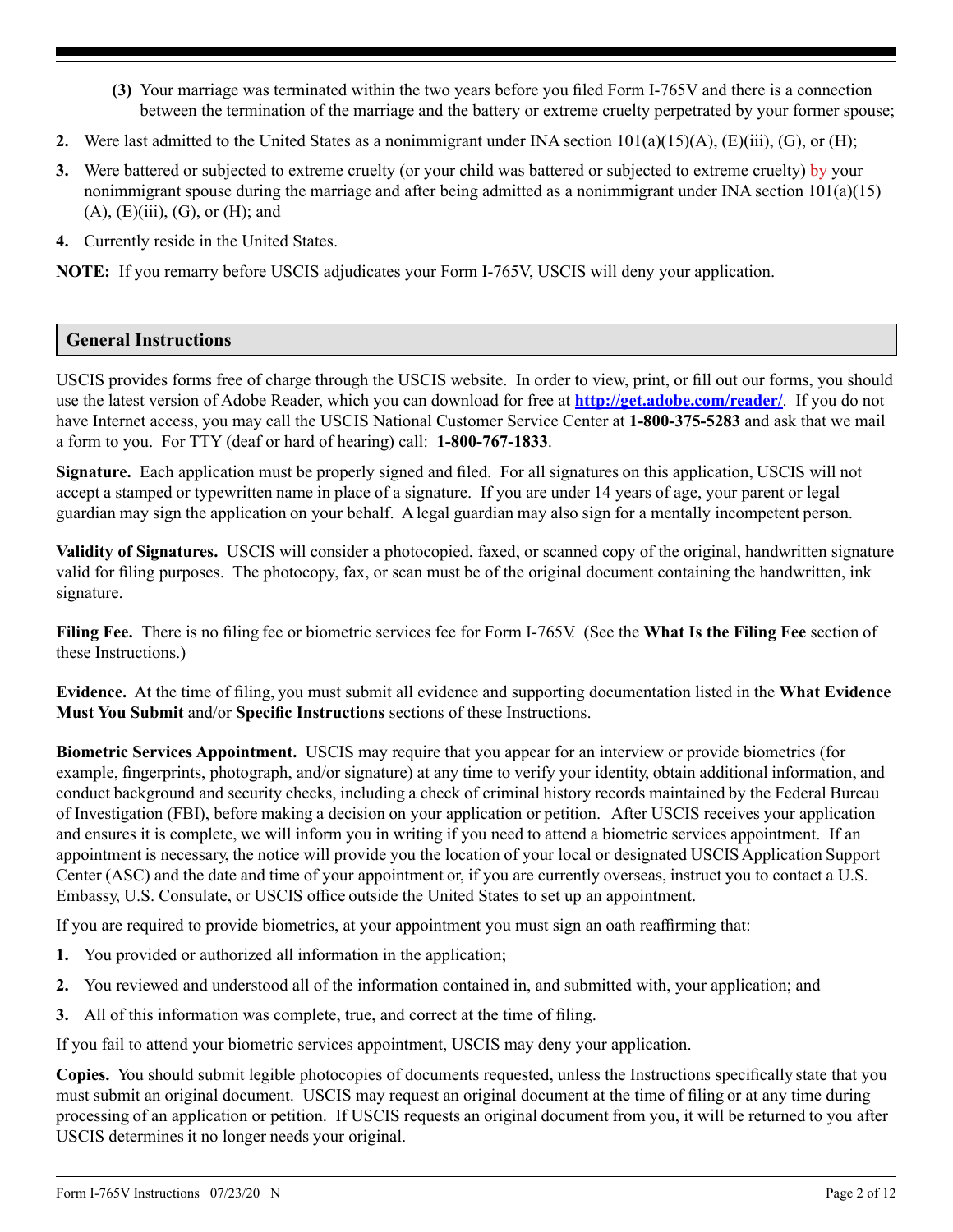**NOTE:** If you submit original documents when not required or requested by USCIS, **your original documents may be immediately destroyed after we receive them.**

**Translations.** If you submit a document with information in a foreign language, you must also submit a full English translation. The translator must sign a certification that the English language translation is complete and accurate, and that he or she is competent to translate from the foreign language into English. The certification must include the translator's signature. Department of Homeland Security (DHS) recommends the certification contain the translator's printed name, the signature date, and the date and the translator's contact information.

#### **How to Fill Out Form I-765V**

- **1.** Type or print legibly in black ink.
- **2.** If you need extra space to complete any item within this application, use the space provided in **Part 9. Additional Information** or attach a separate sheet of paper. Type or print your name and Alien Registration Number (A-Number) (if any) at the top of each sheet; indicate the **Page Number**, **Part Number,** and **Item Number** to which your answer refers; and sign and date each sheet.
- **3.** Answer all questions fully and accurately. If a question does not apply to you (for example, if you have never been married and the question asks, "Provide the name of your current spouse"), type or print "N/A" unless otherwise directed. If your answer to a question which requires a numeric response is zero or none (for example, "How many children do you have" or "How many times have you departed the United States"), type or print "None" unless otherwise directed.

#### **Specific Instructions**

#### **Part 1. Reason for Applying**

Complete this section in its entirety. If you need extra space to provide any additional information within this application, use the space provided in **Part 9. Additional Information**.

**Item Number 1.** Select the box that best describes your reason for applying.

**Replacement for Lost, Stolen, or Damaged EAD.** If you are requesting a replacement EAD because your previously issued card was lost, stolen, or damaged, but has not expired, you must file a new Form I-765V with the appropriate fee or fee waiver.

#### **Replacement for Card Error**

- **1.** If the card we issued to you contains incorrect information that is attributed to our error, you do not need to file a new Form I-765V. Instead, you must submit a letter, accompanied by the card containing the error, to the service center that approved your last Form I-765V. There is no fee to replace a card due to our error.
- **2.** If the card we issued to you contains incorrect information that is not attributed to our error, you must submit a new Form I-765V with appropriate fee (or fee waiver) and include the card containing the error.

#### **Part 2. Information About You**

**Item Numbers 1.a. - 1.c. Your Full Name.** Provide your full legal name as shown on your birth certificate or legal change of name document in the spaces provided.

**Item Numbers 2.a.- 2.c. Other Names Used** (if any)**.** Provide all other names you have ever used since birth, including aliases, maiden name, and nicknames.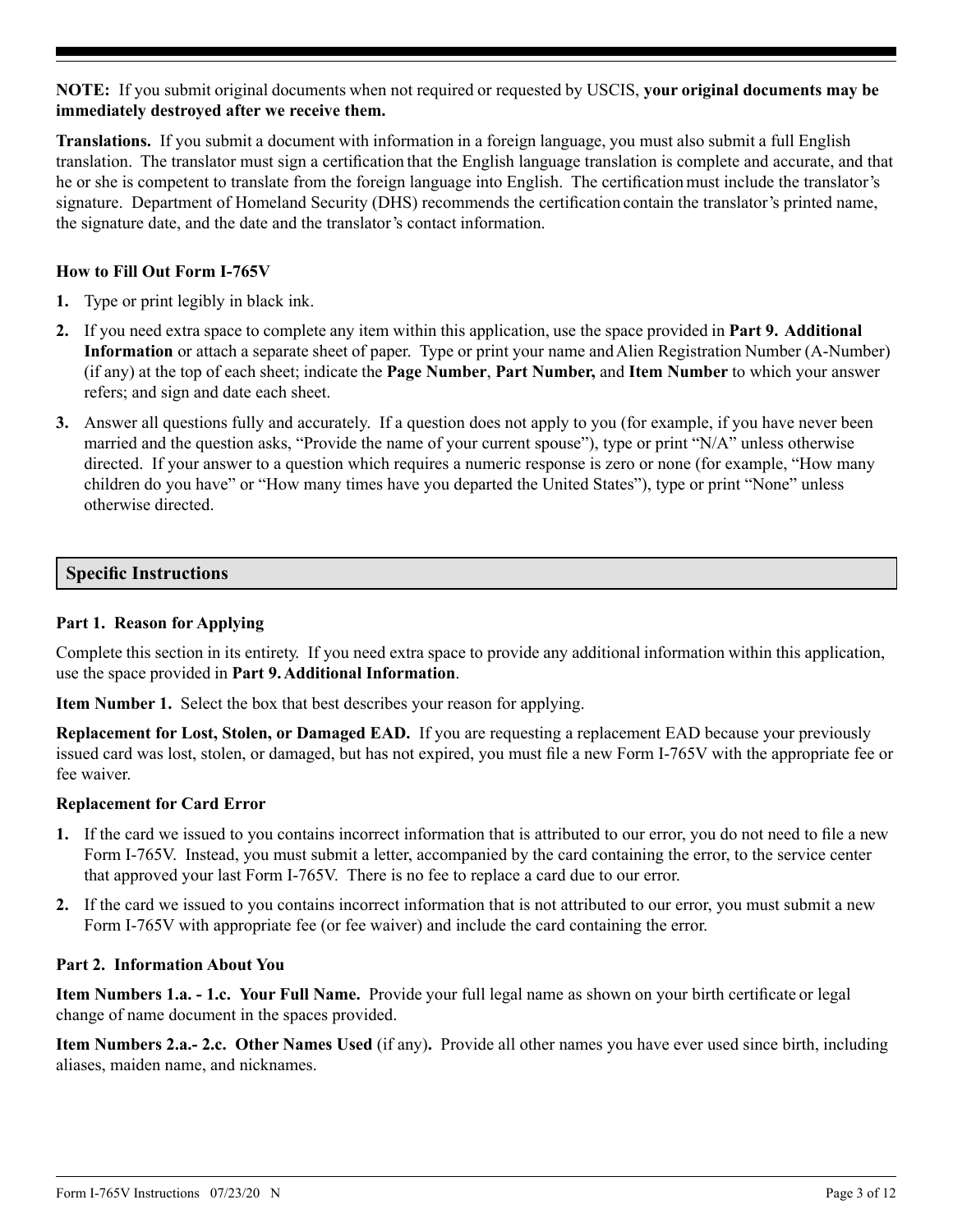**Item Numbers 3.a. - 4. Safe Mailing Address.** If you do not feel safe receiving correspondence regarding this application at your residential address, provide an alternate or safe mailing address in **Part 2.**, **Item Numbers 3.a. - 3.f.**  You may provide a post office box (PO Box) or the address of a friend, your attorney, a community-based organization that is helping you, or any other address where you can safely and punctually receive mail. If an alternate or safe mailing address is not provided in **Part 2., Item Numbers 3.a. - 3.f.**, USCIS may use the address of your preparer, if any. If your safe mailing address is not the same as the address where you currently reside, provide your U.S. physical address in **Item Numbers 5.a. - 5.e.**

**Item Numbers 5.a. - 5.e. U.S. Physical Address.** Provide the physical address where you currently reside in the United States.

**Item Number 6. Alien Registration Number (A-Number)** (if any)**.** An Alien Registration Number, otherwise known as an "A-Number," is typically issued to people who apply for, or are granted, certain immigration benefits. In addition to USCIS, U.S. Immigration and Customs Enforcement (ICE), U.S. Customs and Border Protection (CBP), Executive Office for Immigration Review (EOIR), and Department of State (DOS) may also issue an A-Number to certain foreign nationals. If you were issued an A-Number, type or print it in the spaces provided. If you are renewing your EAD, this number may be listed as the USCIS Number on the front of the card. If you have more than one A-Number, use the space provided in **Part 9. Additional Information** to provide the information. If you do not have an A-Number or if you cannot remember it, leave this space blank.

**Item Number 7. USCIS Online Account Number** (if any)**.** If you have previously filed an application or petition using the USCIS online filing system (previously called USCIS Electronic Immigration System (USCIS ELIS)), provide the USCIS Online Account Number you were issued by the system. You can find your USCIS Online Account Number by logging in to your account and going to the profile page. If you previously filed certain applications or petitions on a paper form through a USCIS Lockbox facility, you may have received a USCIS Online Account Access Notice issuing you a USCIS Online Account Number. You may find your USCIS Online Account Number at the top of the notice. If you were issued a USCIS Online Account Number, enter it in the space provided. The USCIS Online Account Number is not the same as an A-Number.

**Item Numbers 8.a. - 12.b. Questions regarding Social Security number (SSN). Item Number 8.a.** asks you if the Social Security Administration (SSA) has ever officially issued you a Social Security card. If the SSA ever issued a Social Security card to you in your name or a previously used name such as your maiden name, then you must enter the SSN from your card in **Item Number 8.b.**

If your request for employment authorization is approved, the SSA may assign you a SSN and issue you a Social Security card or issue you a replacement card. If you want the SSA to assign you a Social Security number and issue you a Social Security card or to issue you a new or replacement Social Security card, then answer "Yes" to both **Item Number 9.** and **Item Number 10.** You must also provide your father's and mother's family and given names at birth in **Item Numbers 11.a. - 12.b.** SSA will use **Item Numbers 11.a. - 12.b.** in issuing you a Social Security card.

You are not required to request an SSN using this application. Completing **Item Numbers 8.a. - 12.b.** is optional. However, you must have an SSN properly assigned in your name to work in the United States.

**NOTE:** If your employer uses E-Verify to confirm new employees' eligibility to legally work in the United States, the information you provide on Form I-9, Employment Eligibility Verification, will be compared to data in SSA and DHS databases. Employees must have an SSN in order for E-Verify to confirm their eligibility to legally work in the United States.

**Item Numbers 13.a. - 13.b. Country or Countries of Citizenship or Nationality.** Enter the name of the country or countries where you are currently a citizen or national.

**Item Numbers 14.a. - 14.c. Place of Birth.** Enter the name of the city, town, or village; state or province; and country where you were born. Type or print the name of the country as it was named when you were born, even if the country's name has changed or the country no longer exists.

**1.** If you are stateless, type or print the name of the country where you were last a citizen or national.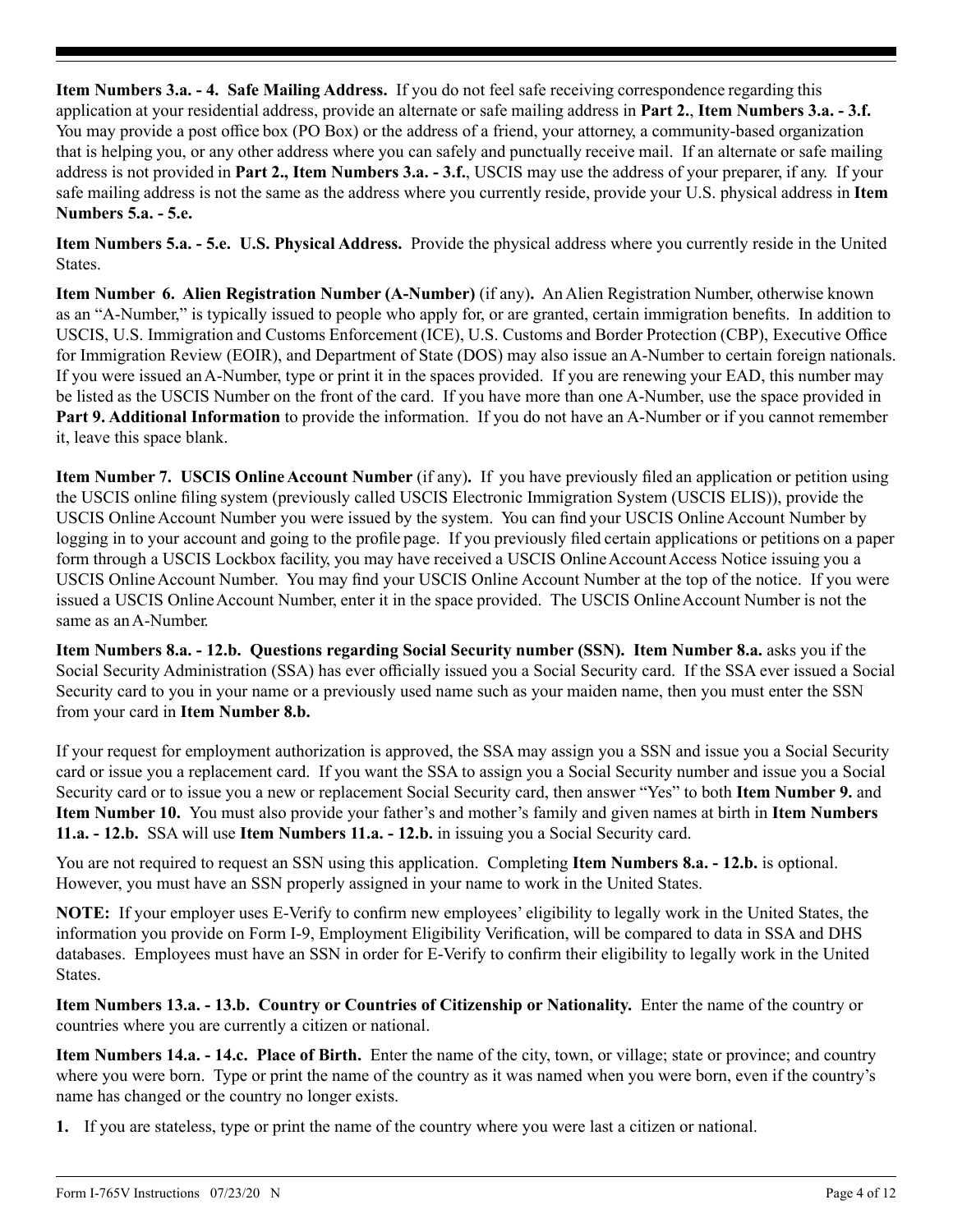**2.** If you are a citizen or national of more than one country, type or print the name of the foreign country that issued your last passport.

**Item Number 15. Date of Birth.** Enter your date of birth in mm/dd/yyyy format in the space provided. For example, type or print October 5, 1967 as 10/05/1967.

**Item Number 16. Gender.** Select the box that indicates whether you are male or female.

**Item Numbers 17.a - 18.d. Previous Application for Employment Authorization from USCIS.** If you have applied for employment authorization in the past, select "Yes" and complete **Item Numbers 17. - 18.d.** Provide the receipt number of your most recently filed application for employment authorization, the USCIS office that adjudicated the application, the date USCIS adjudicated the application, and whether the application was approved or denied. Attach all documentation.

**Item Number 19. Place of Your Last Admission Into the United States.** Provide the location where you were last admitted into the United States.

**Item Number 20. Date of Your Last Admission Into the United States, On or About.** Provide the date of your most recent admission into the United States in the mm/dd/yyyy format.

**Item Number 21. Your Immigration Status When You Were Last Admitted Into the United States.** Provide the letter and number that correlates with your immigration status when you were last admitted into the United States.

**Item Numbers 22.a. - 22.f. Form I-94, Arrival-Departure Record.** If U.S. Customs and Border Protection (CBP) or USCIS issued you a Form I-94, Arrival-Departure Record, provide your Form I-94 number and date that your authorized period of stay expires or expired (as shown on Form I-94). The Form I-94 number also is known as the Departure Number on some versions of Form I-94.

**NOTE:** If you were admitted to the United States by CBP at an airport or seaport after April 30, 2013, CBP may have issued you an electronic Form I-94 instead of a paper Form I-94. You may visit the CBP website at **[www.cbp.gov/i94](http://www.cbp.gov/i94)** to obtain a paper version of an electronic Form I-94. CBP **does not** charge a fee for this service. Some travelers admitted to the United States at a land border, airport, or seaport, after April 30, 2013, with a passport or travel document, who were issued a paper Form I-94 by CBP, may also be able to obtain a replacement Form I-94 from the CBP website without charge. If your Form I-94 cannot be obtained from the CBP website, it may be obtained by filing Form I-102, Application for Replacement/Initial Nonimmigrant Arrival-Departure Record, with USCIS. USCIS **does** charge a fee for this service.

**Passport and Travel Document Numbers.** If you used a passport or travel document to travel to the United States, enter either the passport or travel document information in the appropriate space on the application, even if the passport or travel document is currently expired.

**Item Number 23. Your Current Immigration Status.** Provide the letter and number that correlates with your current immigration status. If you are present in the U.S. without lawful immigration status, type or print, "No Lawful Status."

**Item Number 24. Eligibility Category.** Provide the eligibility category under which you are requesting employment authorization:  $(c)(27)$  - abused spouse of A nonimmigrant,  $(c)(28)$  - abused spouse of E-3 nonimmigrant,  $(c)(29)$  - abused spouse of G nonimmigrant, or  $(c)(30)$  - abused spouse of H nonimmigrant.

#### **Part 3. Biographic Information**

Provide the biographic information requested in **Part 3.**, **Item Numbers 1. - 6.** Providing this information as part of your application may reduce the time you spend at your USCIS ASC appointment as described in the **Biometric Services Appointment** section of these Instructions.

**Item Numbers 1. - 2. Ethnicity and Race.** Select the boxes that best describe your ethnicity and race.

#### **Categories and Definitions for Ethnicity and Race**

**1. Hispanic or Latino.** A person of Cuban, Mexican, Puerto Rican, South or Central American, or other Spanish culture or origin, regardless of race. (**NOTE:** This category is only included under Ethnicity in **Part 3.**, **Item Number 1.**)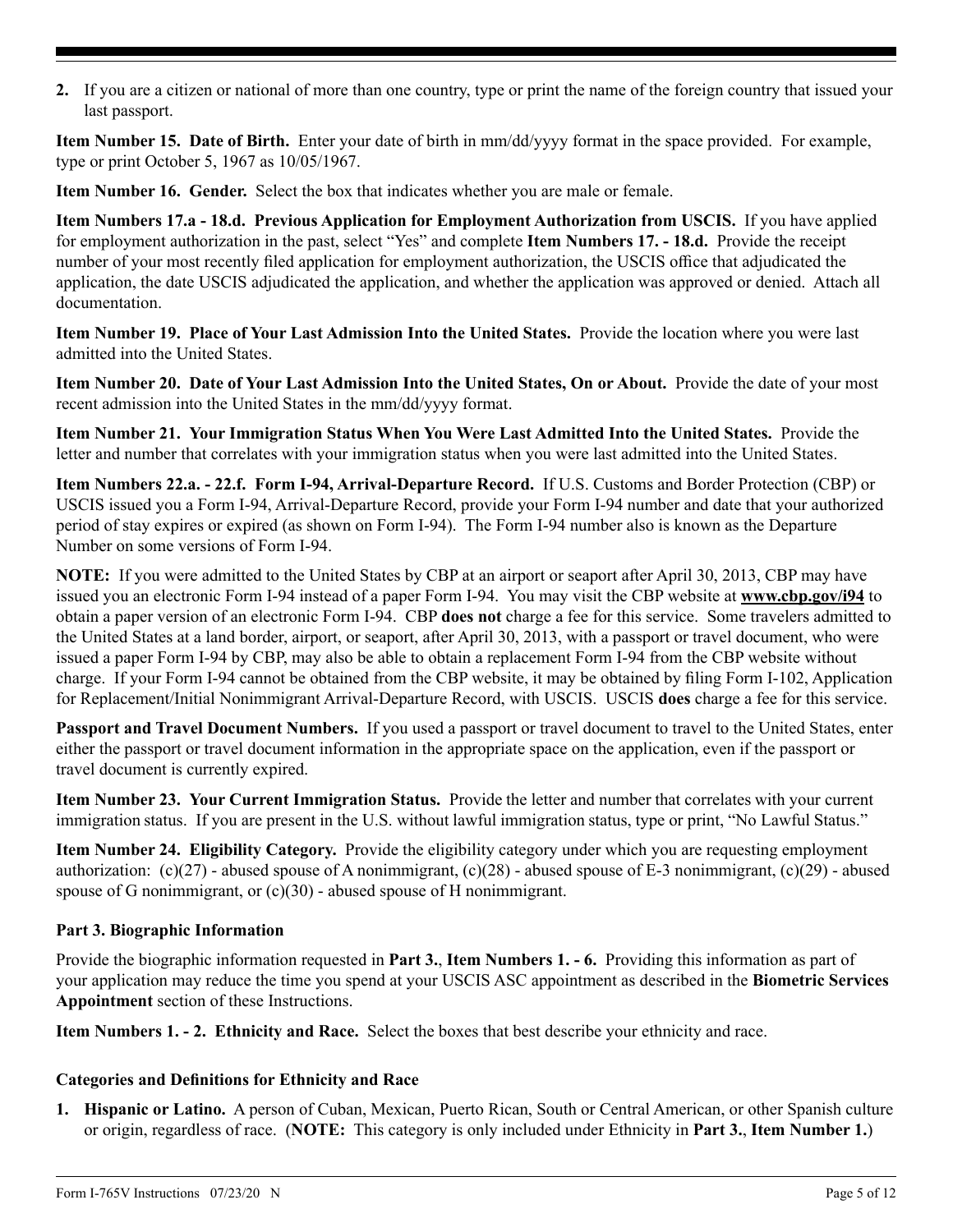- **2. American Indian or Alaska Native.** A person having origins in any of the original peoples of North and South America (including Central America), and who maintains tribal affiliation or community attachment.
- **3. Asian.** A person having origins in any of the original peoples of the Far East, Southeast Asia, or the Indian subcontinent including, for example, Cambodia, China, India, Japan, Korea, Malaysia, Pakistan, the Philippine Islands, Thailand, and Vietnam.
- **4. Black or African American.** A person having origins in any of the black racial groups of Africa.
- **5. Native Hawaiian or Other Pacific Islander.** A person having origins in any of the original peoples of Hawaii, Guam, Samoa, or other Pacific Islands.
- **6. White.** A person having origins in any of the original peoples of Europe, the Middle East, or North Africa.

**Item Number 3. Height.** Select the values that best match your height in feet and inches. For example, if you are five feet and nine inches, select "5" for feet and "09" for inches. Do not enter your height in meters or centimeters.

**Item Number 4. Weight.** Enter your weight in pounds. If you do not know your weight or need to enter a weight under 30 pounds or over 699 pounds, enter "000." Do not enter your weight in kilograms.

**Item Number 5. Eye Color.** Select the box that best describes the color of your eyes.

**Item Number 6. Hair Color.** Select the box that best describes the color of your hair.

#### **Part 4. Information About Your Spouse**

Provide the information requested in this section, if known. If you need extra space to complete this section, use the space provided in **Part 9. Additional Information**. If you do not know the answer to a question, type or print "unknown," unless otherwise directed. Submit evidence to demonstrate the immigration status of your spouse. This may include a copy of his or her passport, travel document information, or evidence of his or her A-Number.

Although you may not be able to provide evidence of your spouse's nonimmigrant status, you must provide some identifying evidence such as name, place of birth, country of birth, date of birth, date of entry into the United States, Form I-94 Number, employer, etc. USCIS will attempt to verify the qualifying nonimmigrant status of your spouse by conducting a search of the appropriate electronic systems.

**Item Numbers 1.a. - 1.c. Your Spouse's Full Name.** Provide your spouse's full legal name in the spaces provided. Do not use nicknames.

**Item Number 2. Date of Birth.** Type or print your spouse's date of birth using the mm/dd/yyyy format. For example, type or print October 5, 1967 as 10/05/1967.

**Item Number 3. Country of Birth.** Type or print the name of the country where your spouse was born.

**Item Numbers 4.a. - 4.e. U.S. Physical Address.** Provide the address where your spouse currently resides.

**Item Number 5. A-Number** (if any)**.** Type or print your spouse's A-Number. An A-Number is typically issued to someone who applies for or is granted certain immigration benefits. ICE, CBP, EOIR, DOS, and USCIS may issue A-Numbers. If your spouse was issued an A-Number, type or print it in the spaces provided.

**Item Number 6. USCIS Online Account Number.** If your spouse has previously filed an application or petition using the USCIS online filing system (previously called USCIS Electronic Immigration System (USCIS ELIS)), provide the USCIS Online Account Number your spouse was issued by the system. The USCIS Online Account Number is not the same as an A-Number.

**Item Numbers 7.a. - 7.e. Form I-94 Arrival-Departure Record.** If CBP or USCIS issued your spouse a Form I-94, Arrival-Departure Record, provide your spouse's Form I-94 number and date that your spouse's authorized period of stay expires or expired (as shown on Form I-94). The Form I-94 number also is known as the Departure Number on some versions of Form I-94.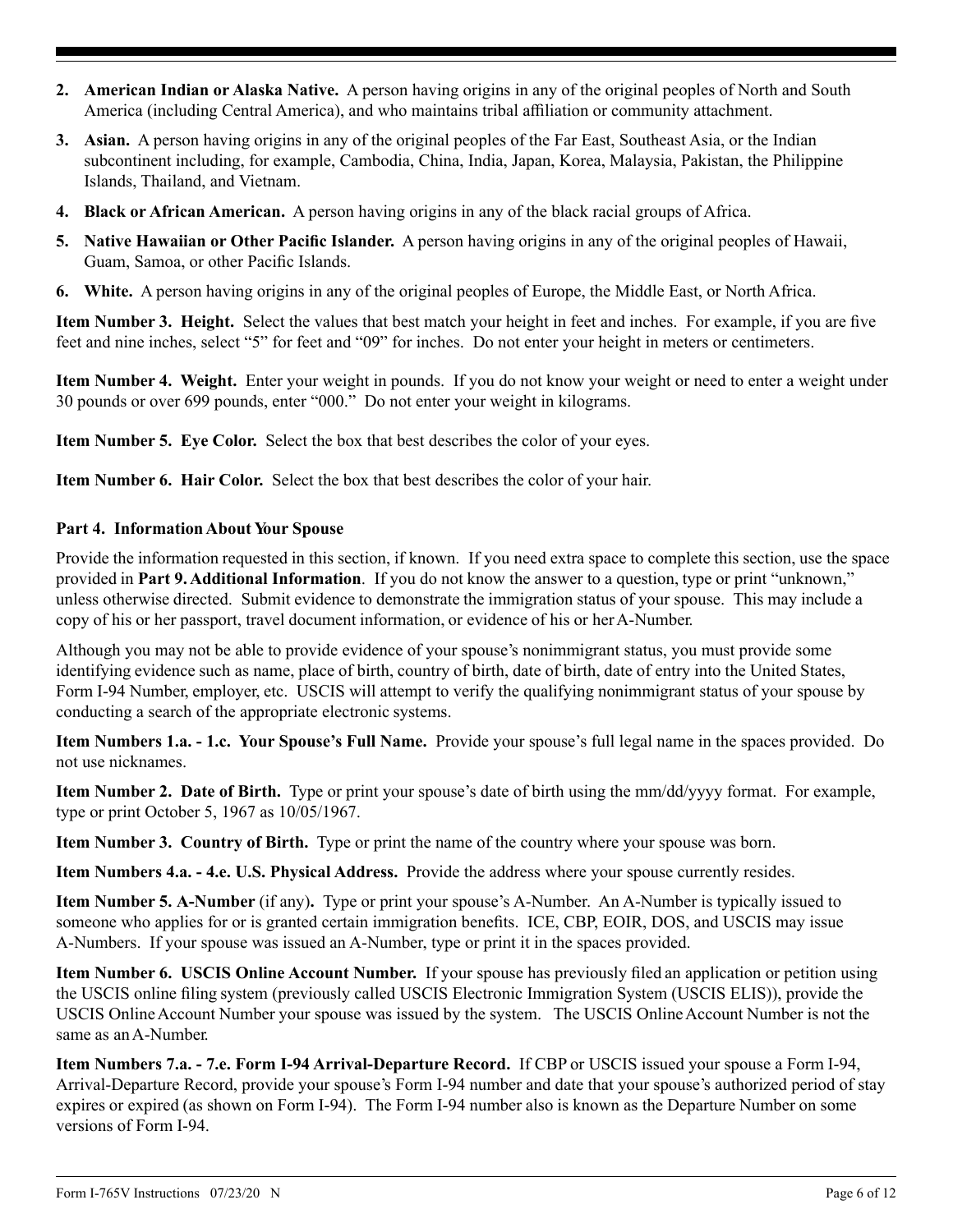**Passport and Travel Document Numbers.** If your spouse used a passport or travel document to travel to the United States, enter either the passport or travel document information (if available) in the appropriate space on the application, even if the passport or travel document is currently expired.

**Item Number 8. Your Spouse's Nonimmigrant Status.** Indicate your spouse's nonimmigrant status by selecting the appropriate classification.

# **Part 5. Marriage Information**

Submit a copy of your marriage certificate or other evidence to demonstrate that you have a qualifying relationship with your spouse listed in **Part 4.**

**Item Numbers 1.a. - 5.b. Your Current Marital Status.** Select only one box and provide the information related to your selection.

#### **Part 6. Applicant's Statement, Contact Information, Declaration, Certification, and Signature**

**Item Numbers 1.a. - 6.b.** Select the appropriate box to indicate whether you read this application yourself or whether you had an interpreter assist you. If someone assisted you in completing the application, select the box indicating that you used a preparer. Further, you must sign and date your application and provide your daytime telephone number, mobile telephone number (if any), and email address (if any). Every application **MUST** contain the signature of the applicant (or parent or legal guardian, if applicable). A stamped or typewritten name in place of a signature is not acceptable.

#### **Part 7. Interpreter's Contact Information, Certification, and Signature**

**Item Numbers 1.a. - 7.b.** If you used anyone as an interpreter to read the Instructions and questions on this application to you in a language in which you are fluent, the interpreter must fill out this section; provide his or her name, the name and address of his or her business or organization (if any), his or her daytime telephone number, his or her mobile telephone number (if any), and his or her email address (if any). The interpreter must sign and date the application.

# **Part 8. Contact Information, Declaration, and Signature of the Person Preparing this Application, if Other Than the Applicant**

**Item Numbers 1.a. - 8.b.** This section must contain the signature of the person who completed your application, if other than you, the applicant. If the same individual acted as your interpreter **and** your preparer, that person should complete both **Part 6.** and **Part 7.** If the person who completed this application is associated with a business or organization, that person should complete the business or organization name and address information. Anyone who helped you complete this application **MUST** sign and date the application. A stamped or typewritten name in place of a signature is not acceptable. If the person who helped you prepare your application is an attorney or accredited representative, he or she may also need to submit a completed Form G-28, Notice of Entry of Appearance as Attorney or Accredited Representative, along with your application.

#### **Part 9. Additional Information**

**Item Numbers 1.a. - 7.d.** If you need extra space to provide any additional information within this application, use the space provided in **Part 9. Additional Information**. If you need more space than what is provided in **Part 9.**, you may make copies of **Part 9.** to complete and file with your application, or attach a separate sheet of paper. Type or print your name and A-Number (if any) at the top of each sheet; indicate the **Page Number**, **Part Number**, and **Item Number** to which your answer refers; and sign and date each sheet.

> **We recommend that you print or save a copy of your completed application to review in the future and for your records.**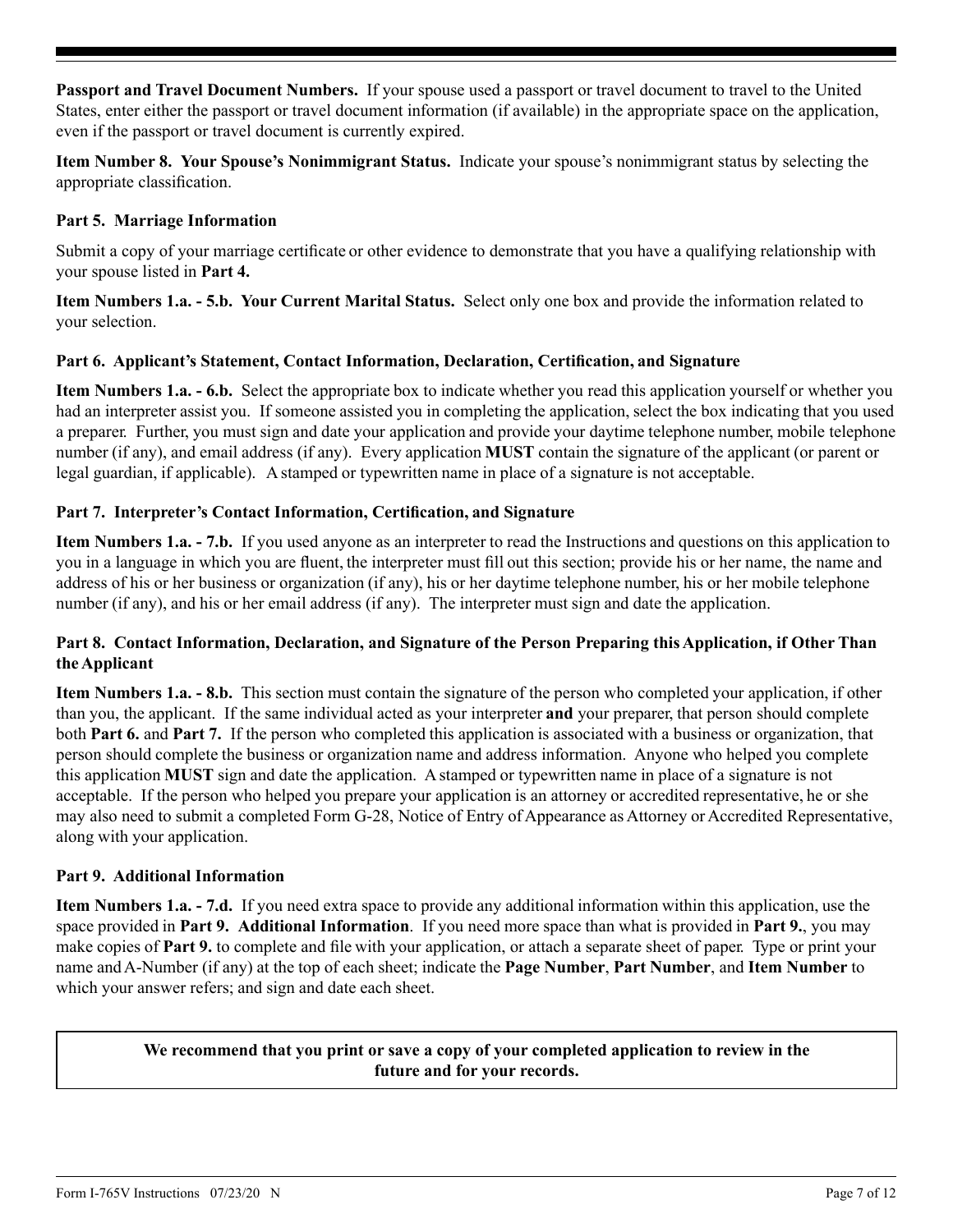# **Required Documentation**

You must submit all evidence requested in these Instructions with your application. If you do not submit the required evidence, USCIS may reject or deny your application for failure to submit requested evidence or supporting documents in accordance with 8 CFR 103.2(b)(1) and these Instructions.

You may file your application with any credible relevant evidence of your eligibility. USCIS will use its discretion to determine what evidence is credible and what weight to give to that evidence. You are encouraged to provide the following documentation along with your completed Form I-765V.

- **1.** Evidence of your qualifying nonimmigrant status, which may include:
	- **A.** Form I-94 front and back (if available).
	- **B.** Passport biographic page or Travel Document biographic page and the page with the CBP admission stamp from the most recent entry into the United States (if available).
	- **C.** A copy of any immigration document you may have that was issued by USCIS or the former Immigration and Naturalization Service (INS) demonstrating that you were admitted under INA section  $101(a)(15)$  subparagraph  $(A)$ ,  $(E)(iii)$ ,  $(G)$ , or  $(H)$  (if available).
- **2.** A copy of any documentation you have establishing your identity and current nationality (examples include the photo page of your passport, NATO agreement, or other immigration documents).
- **3.** Evidence of your spouse's qualifying nonimmigrant status.

**NOTE:** Although you may not be able to provide evidence of your spouse's nonimmigrant status, you must provide some identifying evidence such as name, place of birth, country of birth, date of birth, date of entry into the United States, I-94 number, employer, etc. USCIS will attempt to verify the qualifying nonimmigrant status of your spouse by conducting a search of the appropriate electronic systems.

- **4.** Evidence of your qualifying relationship to your spouse. Evidence may include a marriage certificate, your affidavit, affidavits from others with knowledge of your qualifying relationship, or other evidence of your legal relationship to the abuser.
- **5.** Evidence of the abuse, such as protection orders, police reports, court records, medical records, reports from social services agencies, a signed statement from you detailing the abuse suffered since your admission to the United States, and/or affidavits from third parties who can knowledgeably attest to the abuse you experienced. If your application is based on a claim that your child was battered or subjected to extreme cruelty, you should also submit evidence demonstrating your parental relationship with the abused child, such as the child's birth certificate.

**NOTE:** USCIS will consider all credible evidence relevant to the application under the "any credible evidence" standard in INA section  $204(a)(1)(J)$ .

You cannot appeal a denied Form I-765V. However, if you are denied, you may still file a new Form I-765V.

# **Renewal Applications for Employment Authorization**

If you are applying to renew your employment authorization under INA section 106, you must include:

- **1.** A completed and signed Form I-765V; and
- **2.** Evidence that your nonimmigrant spouse maintains valid immigration status under INA section 101(a)(15)(A), (E)(iii), (G), or (H) on the date you file your renewal application. If you cannot provide the documentation requested above, you must submit a signed statement explaining why you cannot provide the documentation. USCIS will conduct a search of the appropriate electronic systems to attempt to verify your spouse's status.

You are also encouraged to submit evidence of previous employment authorizations issued under INA section 106, such as copies of your employment authorization documents or approval notices issued by USCIS.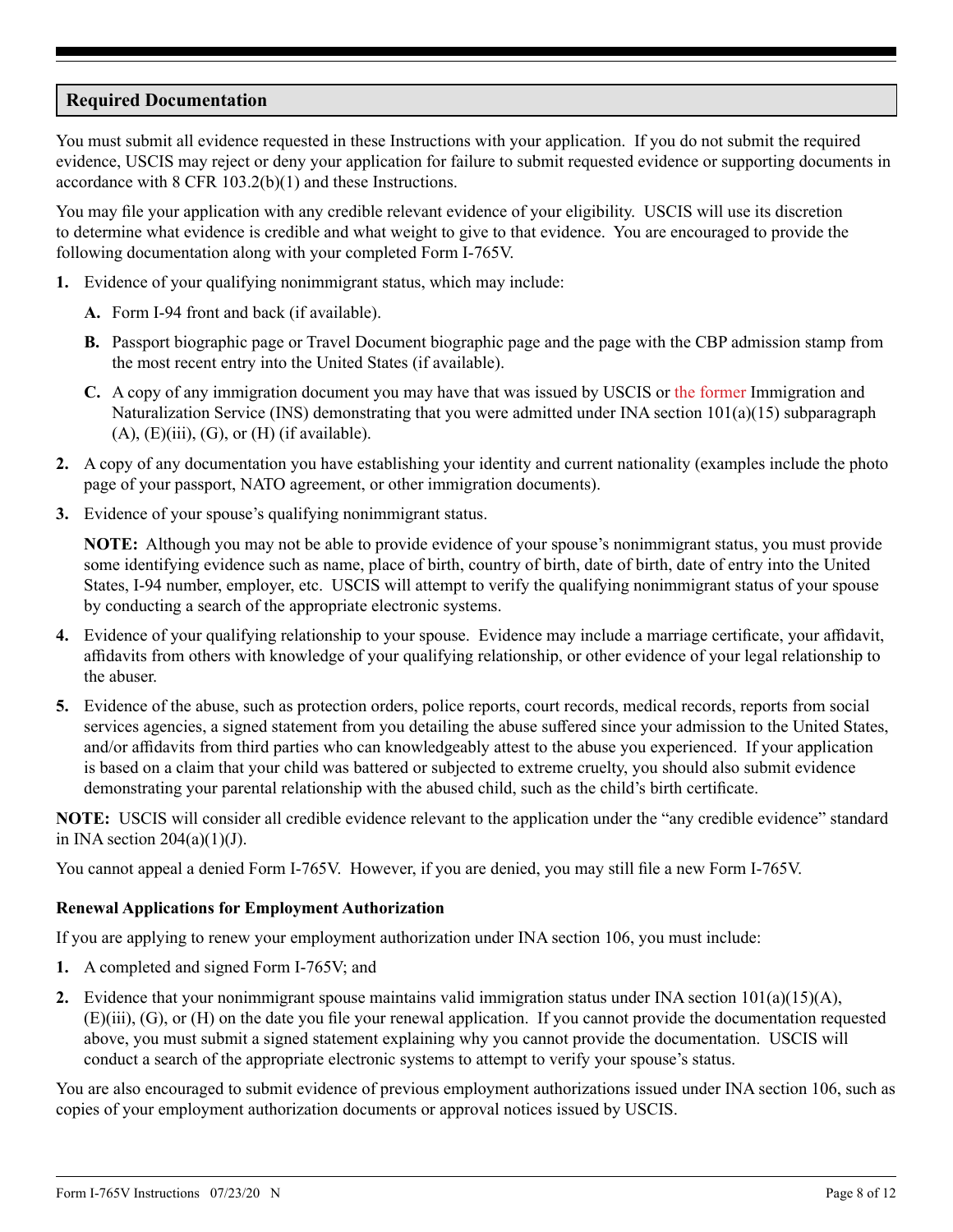You do not need to resubmit evidence of battery or extreme cruelty, or admission to the United States in qualifying nonimmigrant status, with your renewal application.

# **When You May File**

You may file an application to renew your EAD within two years of:

- **1.** The date of your principal nonimmigrant spouse's death;
- **2.** The date your principal nonimmigrant spouse lost status as a result of an incident of domestic violence; or
- **3.** The termination of the marriage if there is a connection between the termination of the marriage and the battery or extreme cruelty by your principal nonimmigrant spouse.

If you remarry before USCIS adjudicates your Form I-765V, USCIS will deny your application.

# **What Is the Filing Fee?**

There are no filing fees or biometric services fees for an initial or renewal Form I-765V application. The filing fee to replace a lost, stolen, or damaged EAD is **\$410**.

**NOTE:** The filing fee is not refundable, regardless of any action USCIS takes on this application. **DO NOT MAIL CASH.** You must submit all fees in the exact amounts.

Use the following guidelines when you prepare your check or money order for the replacement EAD Form I-765V filing fee:

- **1.** The check or money order must be drawn on a bank or other financial institution located in the United States and must be payable in U.S. currency; **and**
- **2.** Make the check or money order payable to **U.S. Department of Homeland Security**.

**NOTE:** Spell out U.S. Department of Homeland Security; do not use the initials "USDHS" or "DHS."

**Notice to Those Paying by Check.** If you send USCIS a check, we will convert it into an electronic funds transfer (EFT). This means we will copy your check and use the account information on it to electronically debit your account for the amount of the check. The debit from your account will usually take 24 hours and your bank will show it on your regular account statement.

You will not receive your original check back. We will destroy your original check, but will keep a copy of it. If USCIS cannot process the EFT for technical reasons, you authorize us to process the copy in place of your original check. If your check is returned as unpayable, USCIS will re-submit the payment to the financial institution one time. If the check is returned as unpayable a second time, we will reject your application and charge you a returned check fee.

# **How to Check If the Fees Are Correct**

Form I-765V's filing fee is current as of the edition date in the lower left corner of this page. However, because USCIS fees change periodically, you can verify that the fee is correct by following one of the steps below:

- **1.** Visit our website at **[www.uscis.gov](http://www.uscis.gov)**, select "FORMS" and check the appropriate fee; or
- **2.** Call the USCIS National Customer Service Center at **1-800-375-5283** and ask for fee information. For TTY (deaf or hard of hearing) call: **1-800-767-1833**.

# **Fee Waiver**

There are no filing fees or biometric services fees if you are applying for employment authorization for the first time or are seeking to renew your employment authorization. The filing fee to replace a lost, stolen, or damaged EAD is **\$410**.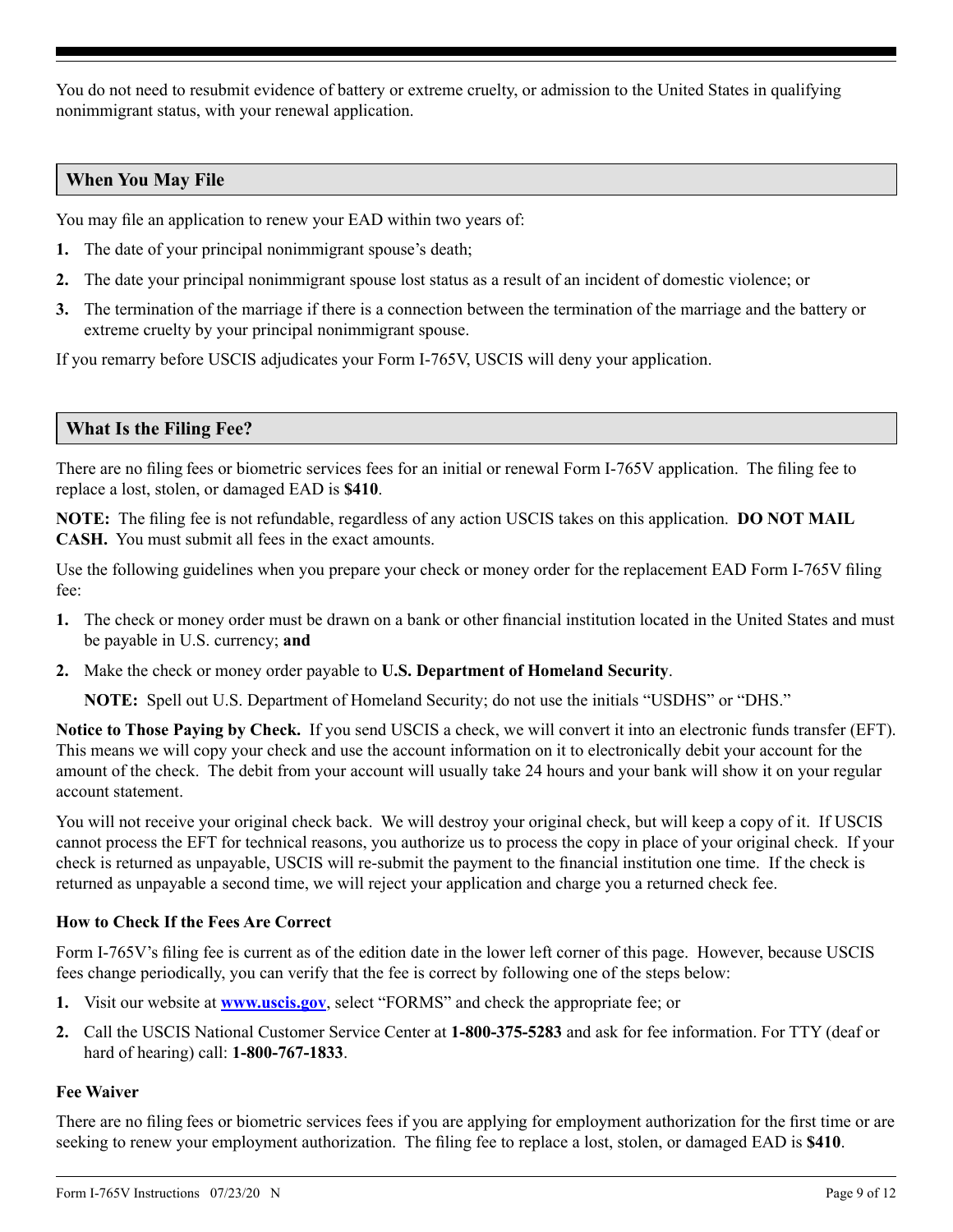If you are seeking to replace a lost, stolen, or replacement EAD, you may be eligible for a fee waiver under 8 CFR 103.7(c). If you believe you are eligible for a fee waiver, complete Form I-912, Request for Fee Waiver, and submit it and any required evidence of your inability to pay the filing fee with this application. You can review the fee waiver guidance at **[www.uscis.gov/feewaiver](http://www.uscis.gov/feewaiver)**.

# **Where To File?**

Please see our website at **[www.uscis.gov/i-765v](http://www.uscis.gov/i-765v)** or call our National Customer Service Center at **1-800-375-5283** for the most current information about where to file this application. For TTY (deaf or hard of hearing) call: **1-800-767-1833**.

#### **Address Change**

An applicant who is not a U.S. citizen must notify USCIS of his or her new address within 10 days of moving from his or her previous residence. For information on filing a change of address, go to the USCIS website at **[www.uscis.gov/](http://www.uscis.gov/addresschange) [addresschange](http://www.uscis.gov/addresschange)** or contact the USCIS National Customer Service Center at **1-800-375-5283**. For TTY (deaf or hard of hearing) call: **1-800-767-1833**.

**NOTE:** Do not submit a change of address request to the USCIS Lockbox facilities because the Lockbox does not process change of address requests.

#### **Processing Information**

#### **You must have a United States address to file this application.**

**Initial Processing.** Once USCIS accepts your application, we will check it for completeness. If you do not completely fill out this application, you will not establish a basis for your eligibility and USCIS may reject or deny your application.

**Requests for More Information.** USCIS may request that you provide more information or evidence to support your application. We may also request that you provide the originals of any copies you submit. If USCIS requests an original document from you, it will be returned to you after USCIS determines it no longer needs your original.

**Requests for Interview.** We may request that you appear at a USCIS office for an interview based on your application. At the time of any interview or other appearance at a USCIS office, we may require that you provide your fingerprints, photograph, and/or a signature to verify your identity and/or update background and security checks.

**Decision.** The decision on Form I-765V involves a determination of whether you have established eligibility for the immigration benefit you are seeking. USCIS will notify you of the decision in writing.

**Approval.** If your application is approved, we will either mail your EAD to your safe mailing address or we may require you to visit your local USCIS office to pick it up.

**Denial.** If USCIS cannot grant your application, you will receive a written notice explaining the basis of your denial.

#### **USCIS Forms and Information**

To ensure you are using the latest version of this application, visit the USCIS website at **[www.uscis.gov](http://www.uscis.gov)** where you can obtain the latest USCIS forms and immigration-related information. If you do not have Internet access, you may order USCIS forms by calling the USCIS Contact Center at **1-800-375-5283**. The USCIS Contact Center provides information in English and Spanish. For TTY (deaf or hard of hearing) call: **1-800-767-1833**.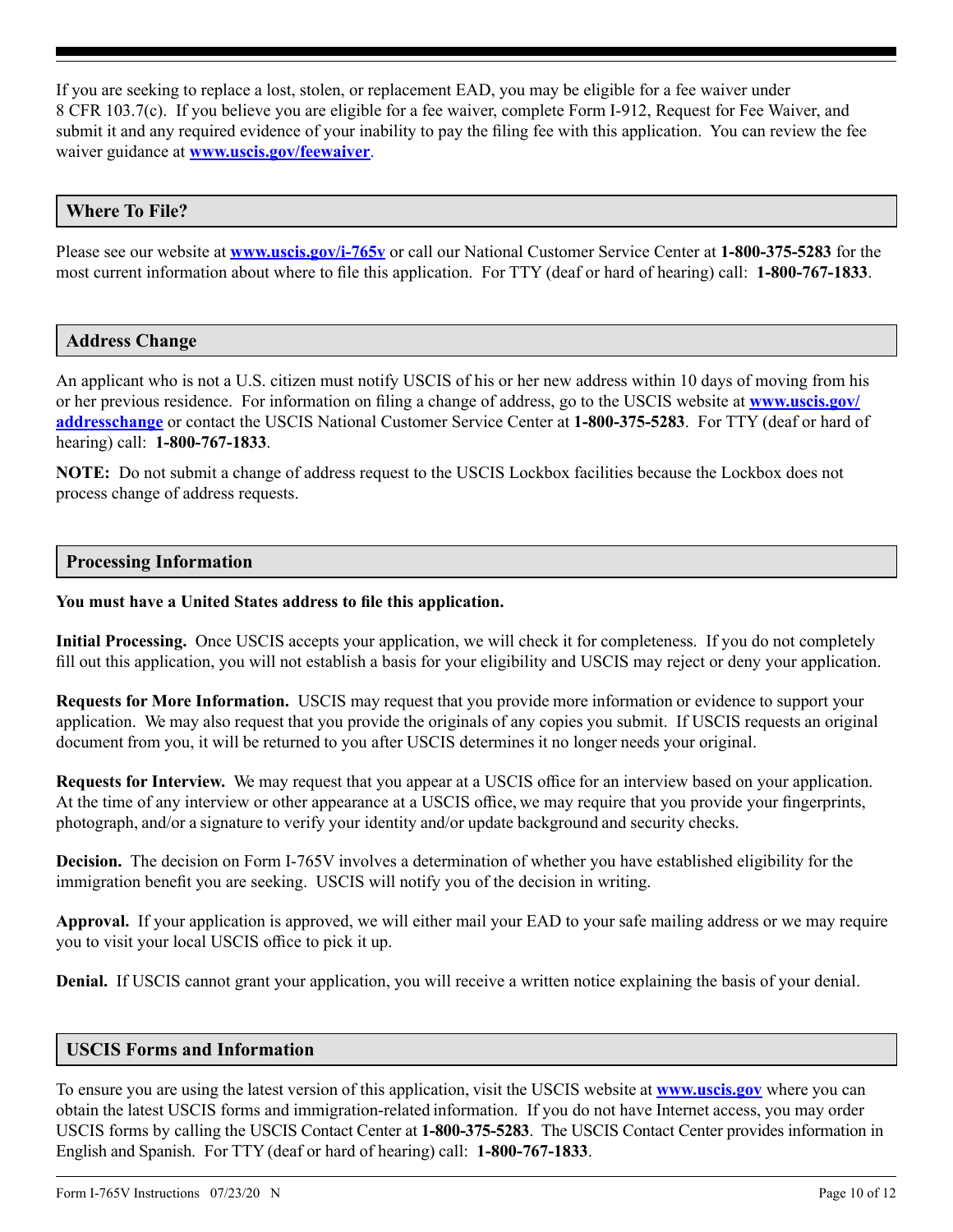Instead of waiting in line for assistance at your local USCIS office, you can schedule an appointment online at **[www.uscis.gov](http://www.uscis.gov)**. Select "Make an Appointment" and follow the screen prompts to set up your appointment. Once you finish scheduling an appointment, the system will generate an appointment notice for you.

### **Penalties**

If you knowingly and willfully falsify or conceal a material fact or submit a false document with your Form I-765V, we will deny your Form I-765V and may deny any other immigration benefit. In addition, you will face severe penalties provided by law and may be subject to criminal prosecution.

#### **DHS Privacy Notice**

**AUTHORITIES:** The information requested on this application, and the associated evidence, is collected under INA section 106 and VAWA 2005 section 814(c), which extends employment authorization eligibility to battered spouses of nonimmigrants admitted under INA section  $101(a)(15)$  subparagraph  $(A)$ ,  $(E)(iii)$ ,  $(G)$ , or  $(H)$ .

**PURPOSE:** The primary purpose for providing the requested information on this application is to determine your employment eligibility. The information is used to approve or deny your request for an Employment Authorization Document. DHS uses the information you provide to grant or deny the immigration benefit you are seeking.

**DISCLOSURE:** The information you provide is voluntary. However, failure to provide the requested information, including your Social Security number (if applicable), and any requested evidence, may delay a final decision or result in the denial of your application.

**ROUTINE USES:** The information you provide in the application is confidential and protected from disclosure under 8 USC 1367. DHS may share the information you provide on this application and any additional requested evidence with other Federal, state, local, and foreign government agencies and authorized organizations. DHS follow approved routine uses described in the associated published system of records notices [DHS- USCIS-001 - Alien File, Index, and National File Tracking System of Records and DHS-USCIS-007 - Benefit Information System] and published privacy impact assessment [DHS/USCIS/PIA-016(a) Computer Linked Application Information Management System and Associated Systems] which you can find at **[www.dhs.gov/privacy](http://www.dhs.gov/privacy).** DHS may also share this information, as appropriate, for law enforcement purposes or in the interest of national security.

# **Paperwork Reduction Act**

An agency may not conduct or sponsor an information collection, and a person is not required to respond to a collection of information, unless it displays a currently valid Office of Management and Budget (OMB) control number. The public reporting burden for this collection of information is estimated at 3 hours and 45 minutes per response, including the time for reviewing instructions, gathering the required documentation and information, completing the application, preparing statements, attaching necessary documentation, and submitting the application. The collection of biometrics is estimated to require 1 hour and 10 minutes." Send comments regarding this burden estimate or any other aspect of this collection of information, including suggestions for reducing this burden, to: U.S. Citizenship and Immigration Services, Regulatory Coordination Division, Office of Policy and Strategy, 20 Massachusetts Ave NW, Washington, DC 20529-2140; OMB No. 1615-0137. **Do not mail your completed Form I-765V to this address.**